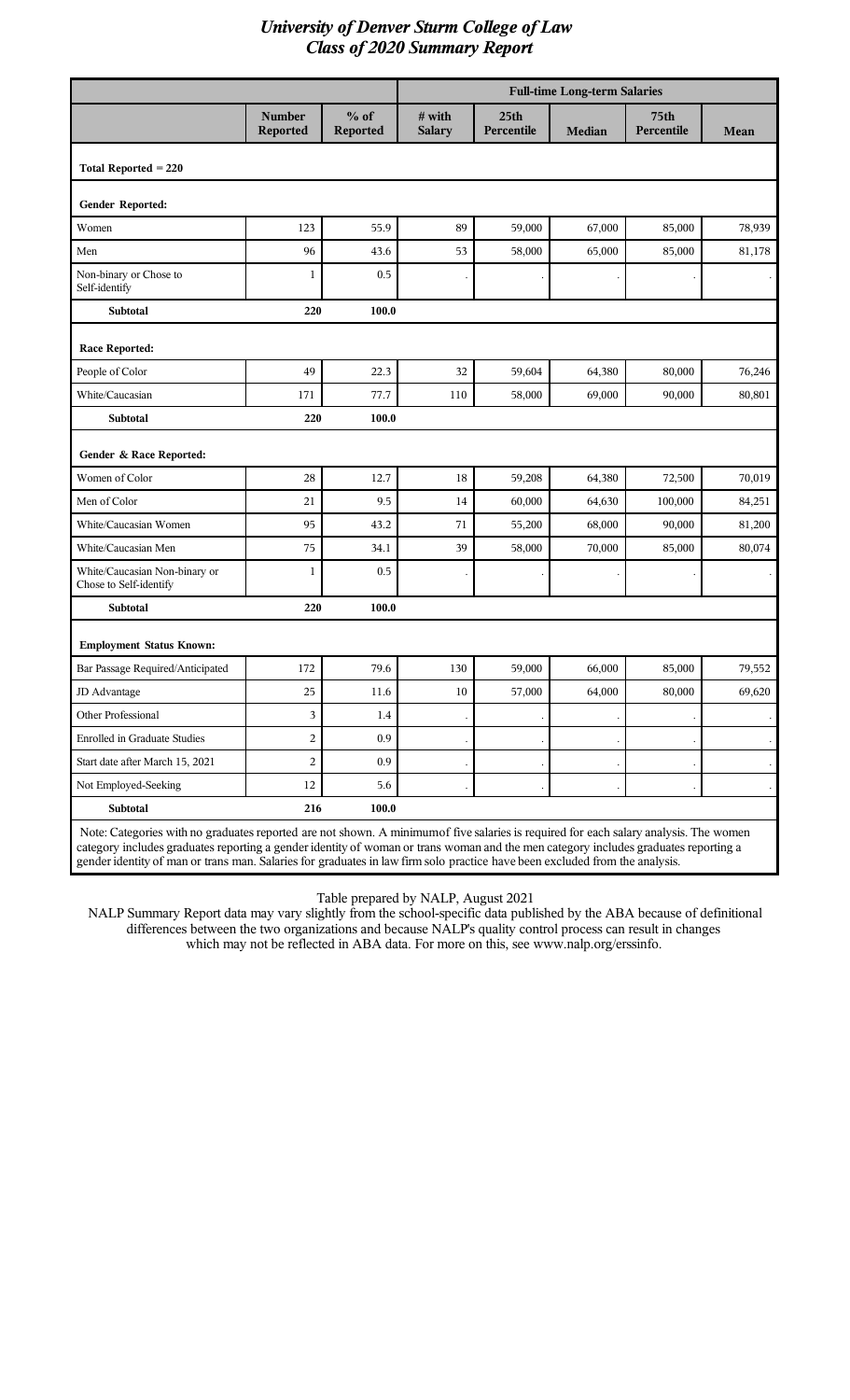|                                                                                                                                           |                           |                           |                         |                                | <b>Full-time Long-term Salaries</b> |                                |        |
|-------------------------------------------------------------------------------------------------------------------------------------------|---------------------------|---------------------------|-------------------------|--------------------------------|-------------------------------------|--------------------------------|--------|
|                                                                                                                                           | Number<br><b>Reported</b> | $%$ of<br><b>Reported</b> | # with<br><b>Salary</b> | 25 <sub>th</sub><br>Percentile | <b>Median</b>                       | 75 <sub>th</sub><br>Percentile | Mean   |
| Total Employed or Enrolled in Graduate Studies:                                                                                           |                           |                           |                         |                                |                                     |                                |        |
| <b>Enrolled in Graduate Studies</b>                                                                                                       | $\overline{c}$            | 0.9                       |                         |                                |                                     |                                |        |
| Employed                                                                                                                                  | 200                       | 92.6                      | 142                     | 58,000                         | 67,000                              | 85,000                         | 79,774 |
| <b>Subtotal</b>                                                                                                                           | 202                       | 93.5                      |                         |                                |                                     |                                |        |
| <b>Employment by Sector:</b>                                                                                                              |                           |                           |                         |                                |                                     |                                |        |
| Private Sector                                                                                                                            | 121                       | 60.5                      | 82                      | 65,000                         | 80,000                              | 107,500                        | 93,045 |
| Public Sector                                                                                                                             | 79                        | 39.5                      | 60                      | 53,000                         | 60,000                              | 65,000                         | 61,638 |
| <b>Subtotal</b>                                                                                                                           | 200                       | 100.0                     |                         |                                |                                     |                                |        |
| Full-time or Part-time Job Status:                                                                                                        |                           |                           |                         |                                |                                     |                                |        |
| Bar Passage Required/Anticipated:<br>Full-time                                                                                            | 162                       | 81.0                      | 130                     | 59,000                         | 66,000                              | 85,000                         | 79,552 |
| Bar Passage Required/Anticipated:<br>Part-time                                                                                            | 10                        | 5.0                       |                         |                                |                                     |                                |        |
| JD Advantage: Full-time                                                                                                                   | 18                        | 9.0                       | 10                      | 57,000                         | 64,000                              | 80,000                         | 69,620 |
| JD Advantage: Part-time                                                                                                                   | 7                         | 3.5                       |                         |                                |                                     |                                |        |
| Other Professional: Full-time                                                                                                             | $\overline{c}$            | 1.0                       |                         |                                |                                     |                                |        |
| Other Professional: Part-time                                                                                                             | 1                         | 0.5                       |                         |                                |                                     |                                |        |
| <b>Subtotal</b>                                                                                                                           | 200                       | 100.0                     |                         |                                |                                     |                                |        |
| <b>Employment Categories:</b>                                                                                                             |                           |                           |                         |                                |                                     |                                |        |
| Education                                                                                                                                 | $\overline{c}$            | 1.0                       |                         |                                |                                     |                                |        |
| <b>Business</b>                                                                                                                           | 27                        | 13.5                      | 19                      | 75,000                         | 80,000                              | 100,000                        | 90,000 |
| Judicial Clerk                                                                                                                            | 21                        | 10.5                      | 18                      | 49,584                         | 57,000                              | 60,000                         | 56,936 |
| Private Practice                                                                                                                          | 94                        | 47.0                      | 63                      | 64,000                         | 80,000                              | 115,000                        | 93,963 |
| Government                                                                                                                                | 32                        | 16.0                      | $20\,$                  | 55,000                         | 62,500                              | 72,500                         | 66,579 |
| Public Interest                                                                                                                           | $24\,$                    | 12.0                      | 21                      | 53,000                         | 64,000                              | 64,500                         | 60,897 |
| Subtotal                                                                                                                                  | 200                       | 100.0                     |                         |                                |                                     |                                |        |
| Note: Categories with no graduates reported are not shown. A minimumof five salaries is required for each salary analysis. Private sector |                           |                           |                         |                                |                                     |                                |        |

includes jobs in law firms and business. All other jobs are considered public sector. Employment by sector does not include graduates for whom employer type was not reported. Salaries for graduates in law firm solo practice have been excluded from the analysis.

Table prepared by NALP, August 2021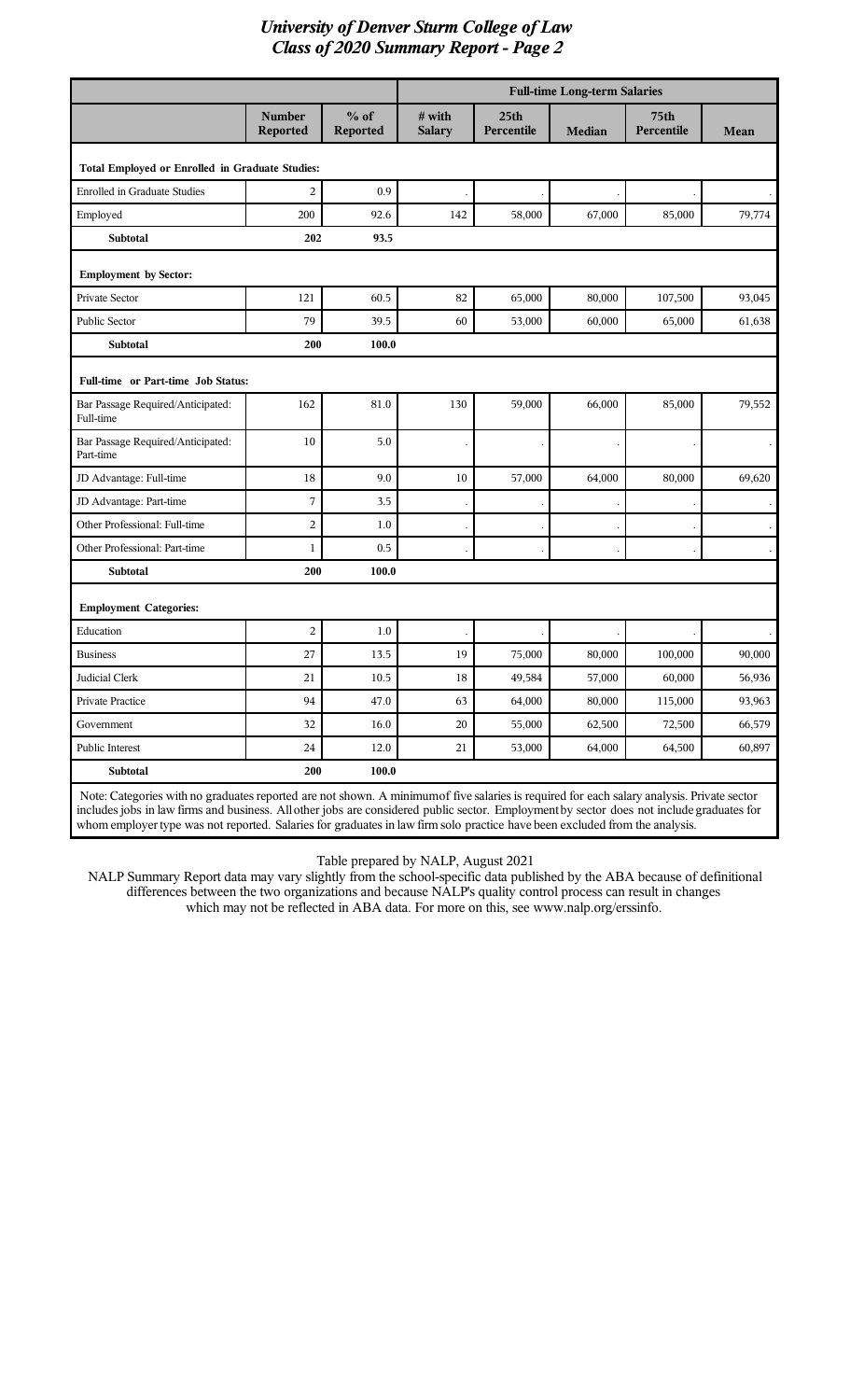|                                                                                                                                                                                                                       |                                  |                    |                         |                                | <b>Full-time Long-term Salaries</b> |                                  |        |
|-----------------------------------------------------------------------------------------------------------------------------------------------------------------------------------------------------------------------|----------------------------------|--------------------|-------------------------|--------------------------------|-------------------------------------|----------------------------------|--------|
|                                                                                                                                                                                                                       | <b>Number</b><br><b>Reported</b> | $%$ of<br>Reported | # with<br><b>Salary</b> | 25 <sub>th</sub><br>Percentile | <b>Median</b>                       | <b>75th</b><br><b>Percentile</b> | Mean   |
| <b>Education Jobs:</b>                                                                                                                                                                                                |                                  |                    |                         |                                |                                     |                                  |        |
| Bar Passage Required/Anticipated                                                                                                                                                                                      | $\mathbf 1$                      | 50.0               |                         |                                |                                     |                                  |        |
| JD Advantage                                                                                                                                                                                                          | $\mathbf{1}$                     | 50.0               |                         |                                |                                     |                                  |        |
| <b>Subtotal</b>                                                                                                                                                                                                       | $\overline{a}$                   | 100.0              |                         |                                |                                     |                                  |        |
| <b>Business Jobs:</b>                                                                                                                                                                                                 |                                  |                    |                         |                                |                                     |                                  |        |
| Bar Passage Required/Anticipated                                                                                                                                                                                      | 14                               | 51.9               | 14                      | 75,000                         | 80,000                              | 99,000                           | 87,714 |
| JD Advantage                                                                                                                                                                                                          | 11                               | 40.7               |                         |                                |                                     |                                  |        |
| <b>Other Professional</b>                                                                                                                                                                                             | $\boldsymbol{2}$                 | 7.4                |                         |                                |                                     |                                  |        |
| Subtotal                                                                                                                                                                                                              | 27                               | 100.0              |                         |                                |                                     |                                  |        |
| <b>Private Practice Jobs:</b>                                                                                                                                                                                         |                                  |                    |                         |                                |                                     |                                  |        |
| Bar Passage Required/Anticipated                                                                                                                                                                                      | 91                               | 96.8               | 63                      | 64,000                         | 80,000                              | 115,000                          | 93,963 |
| JD Advantage                                                                                                                                                                                                          | $\mathfrak{Z}$                   | 3.2                |                         |                                |                                     |                                  |        |
| <b>Subtotal</b>                                                                                                                                                                                                       | 94                               | 100.0              |                         |                                |                                     |                                  |        |
| <b>Government Jobs:</b>                                                                                                                                                                                               |                                  |                    |                         |                                |                                     |                                  |        |
| Bar Passage Required/Anticipated                                                                                                                                                                                      | 23                               | 71.9               | 14                      | 50,000                         | 67,350                              | 72,500                           | 63,169 |
| JD Advantage                                                                                                                                                                                                          | 8                                | 25.0               | 5                       | 55,200                         | 58,000                              | 58,000                           | 62,240 |
| Other Professional                                                                                                                                                                                                    | $\mathbf{1}$                     | 3.1                |                         |                                |                                     |                                  |        |
| Subtotal                                                                                                                                                                                                              | 32                               | 100.0              |                         |                                |                                     |                                  |        |
| Judicial Clerkships:                                                                                                                                                                                                  |                                  |                    |                         |                                |                                     |                                  |        |
| Federal                                                                                                                                                                                                               | $\boldsymbol{2}$                 | 9.5                |                         |                                |                                     |                                  |        |
| <b>State</b>                                                                                                                                                                                                          | 19                               | 90.5               | 16                      | 49,342                         | 55,000                              | 59,604                           | 54,931 |
| <b>Subtotal</b>                                                                                                                                                                                                       | 21                               | 100.0              |                         |                                |                                     |                                  |        |
| Note: Categories with no graduates reported are not shown. A minimum of five salaries is required for each salary analysis.<br>Salaries for graduates in law firm solo practice have been excluded from the analysis. |                                  |                    |                         |                                |                                     |                                  |        |

Table prepared by NALP, August 2021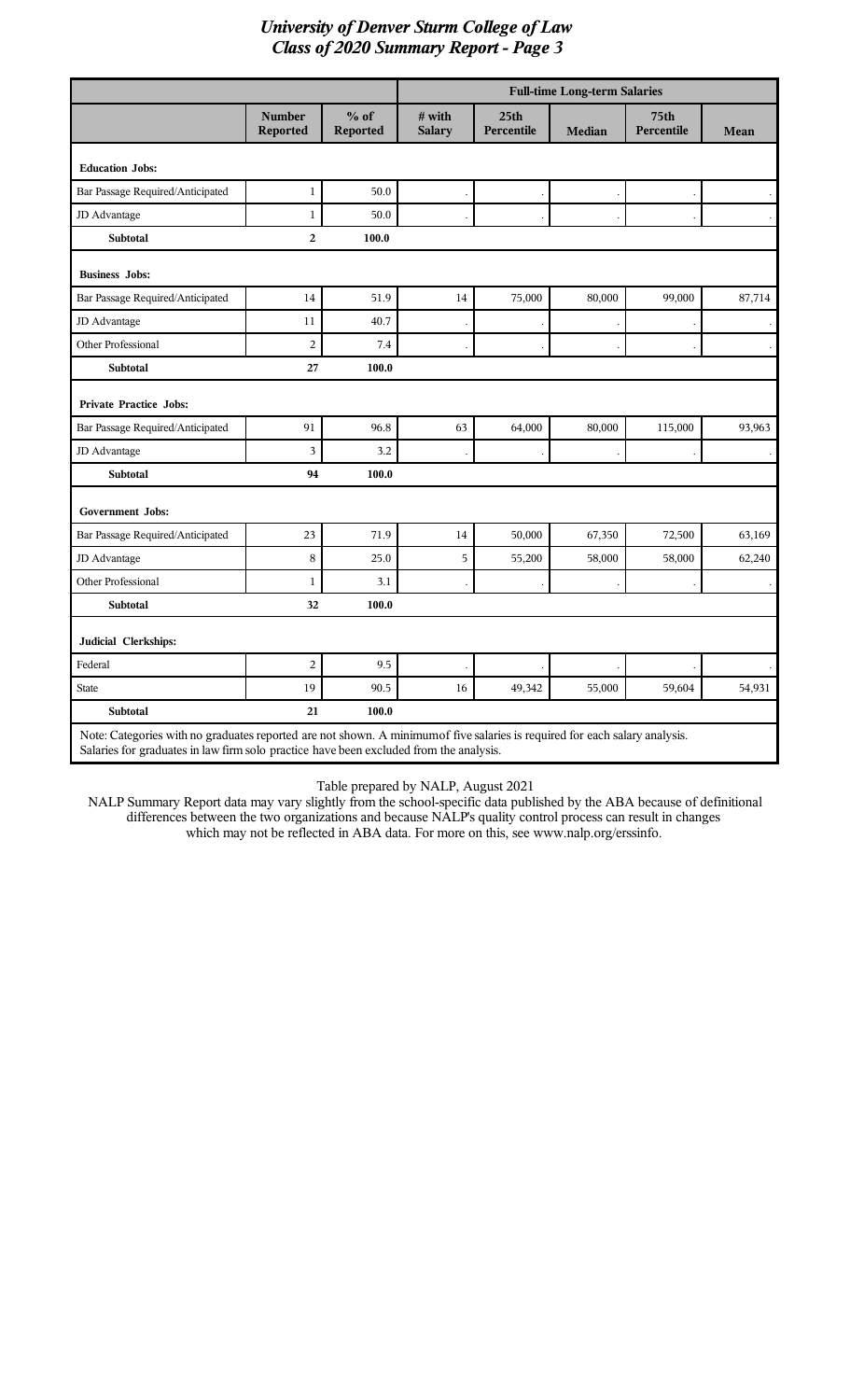|                                                                                                                                                                                                                      |                                  |                    |                         |                                | <b>Full-time Long-term Salaries</b> |                                |             |  |
|----------------------------------------------------------------------------------------------------------------------------------------------------------------------------------------------------------------------|----------------------------------|--------------------|-------------------------|--------------------------------|-------------------------------------|--------------------------------|-------------|--|
|                                                                                                                                                                                                                      | <b>Number</b><br><b>Reported</b> | $%$ of<br>Reported | # with<br><b>Salary</b> | 25 <sub>th</sub><br>Percentile | <b>Median</b>                       | 75 <sub>th</sub><br>Percentile | <b>Mean</b> |  |
| <b>Public Interest Jobs:</b>                                                                                                                                                                                         |                                  |                    |                         |                                |                                     |                                |             |  |
| Bar Passage Required/Anticipated                                                                                                                                                                                     | 22                               | 91.7               | $20\,$                  | 53,000                         | 64,130                              | 64,750                         | 61,092      |  |
| JD Advantage                                                                                                                                                                                                         | $\overline{c}$                   | 8.3                |                         |                                |                                     |                                | $\bullet$   |  |
| <b>Subtotal</b>                                                                                                                                                                                                      | 24                               | 100.0              |                         |                                |                                     |                                |             |  |
| Size of Law Firm (by # of Attorneys):                                                                                                                                                                                |                                  |                    |                         |                                |                                     |                                |             |  |
| $1 - 10$                                                                                                                                                                                                             | 51                               | 54.3               | 27                      | 55,000                         | 65,000                              | 80,000                         | 70,230      |  |
| 11-25                                                                                                                                                                                                                | 14                               | 14.9               | 12                      | 71,000                         | 77,500                              | 90,000                         | 81,917      |  |
| 26-50                                                                                                                                                                                                                | 9                                | 9.6                | 8                       | 67,500                         | 84,500                              | 114,500                        | 87,625      |  |
| 51-100                                                                                                                                                                                                               | $\mathbf{1}$                     | 1.1                |                         |                                |                                     |                                |             |  |
| 101-250                                                                                                                                                                                                              | 5                                | 5.3                | 5                       | 145,000                        | 150,000                             | 150,000                        | 142,000     |  |
| 251-500                                                                                                                                                                                                              | $\overline{2}$                   | 2.1                |                         |                                |                                     |                                |             |  |
| $501+$                                                                                                                                                                                                               | 9                                | 9.6                | 8                       | 126,250                        | 172,500                             | 190,000                        | 158,438     |  |
| <b>Unknown Size</b>                                                                                                                                                                                                  | $\mathbf{1}$                     | 1.1                |                         |                                |                                     |                                |             |  |
| Solo practitioner                                                                                                                                                                                                    | $\overline{2}$                   | 2.1                |                         |                                |                                     |                                |             |  |
| <b>Subtotal</b>                                                                                                                                                                                                      | 94                               | 100.0              |                         |                                |                                     |                                |             |  |
| Type of Law Firm Job:                                                                                                                                                                                                |                                  |                    |                         |                                |                                     |                                |             |  |
| Associate/Entry-level Attorney                                                                                                                                                                                       | 85                               | 90.4               | 60                      | 63,000                         | 79,500                              | 117,500                        | 94,492      |  |
| <b>Staff Attorney</b>                                                                                                                                                                                                | $\mathbf{1}$                     | 1.1                |                         |                                |                                     |                                |             |  |
| Law Clerk                                                                                                                                                                                                            | 7                                | 7.4                |                         |                                |                                     |                                |             |  |
| Paralegal                                                                                                                                                                                                            | $\mathbf{1}$                     | 1.1                |                         |                                |                                     |                                |             |  |
| Subtotal                                                                                                                                                                                                             | 94                               | 100.0              |                         |                                |                                     |                                |             |  |
| Note: Categories with no graduates reported are not shown. A minimumof five salaries is required for each salary analysis.<br>Salaries for graduates in law firm solo practice have been excluded from the analysis. |                                  |                    |                         |                                |                                     |                                |             |  |

Table prepared by NALP, August 2021

I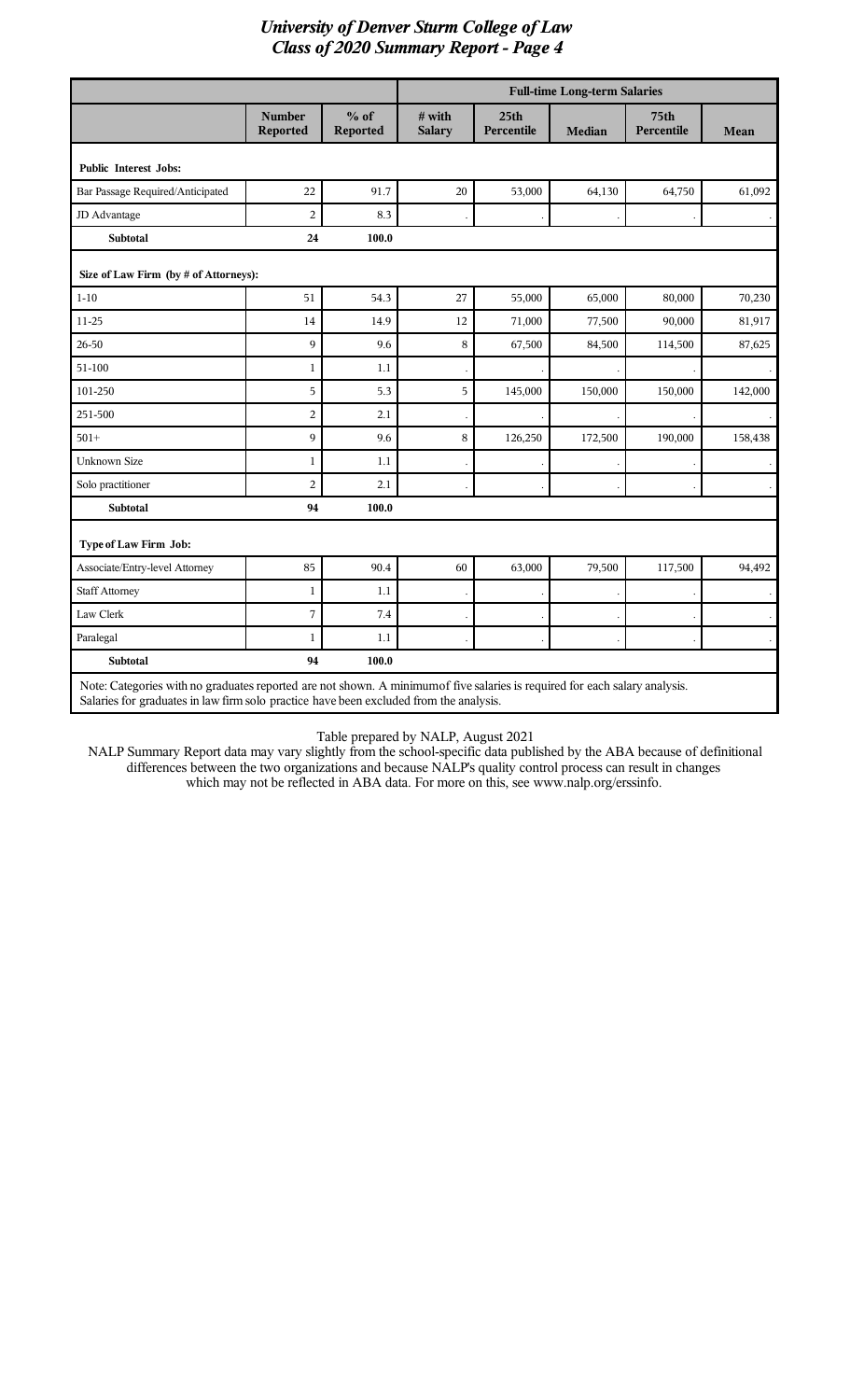|                                                                                                                             |                           |                           |                         |                                | <b>Full-time Long-term Salaries</b> |                           |                      |
|-----------------------------------------------------------------------------------------------------------------------------|---------------------------|---------------------------|-------------------------|--------------------------------|-------------------------------------|---------------------------|----------------------|
|                                                                                                                             | <b>Number</b><br>Reported | $%$ of<br><b>Reported</b> | # with<br><b>Salary</b> | 25 <sub>th</sub><br>Percentile | <b>Median</b>                       | <b>75th</b><br>Percentile | Mean                 |
| <b>Jobs Taken by Region:</b>                                                                                                |                           |                           |                         |                                |                                     |                           |                      |
| Mid-Atlantic                                                                                                                | 5                         | 2.5                       |                         |                                |                                     |                           | $\ddot{\phantom{a}}$ |
| E North Central                                                                                                             | 1                         | 0.5                       |                         |                                |                                     |                           |                      |
| W North Central                                                                                                             | $\overline{\mathbf{4}}$   | 2.0                       |                         |                                |                                     |                           |                      |
| South Atlantic                                                                                                              | 11                        | 5.5                       | 7                       | 64,000                         | 72,030                              | 115,000                   | 95,004               |
| E South Central                                                                                                             | 1                         | 0.5                       |                         |                                |                                     |                           |                      |
| W South Central                                                                                                             | 6                         | 3.0                       | 5                       | 55,000                         | 100,000                             | 190,000                   | 116,000              |
| Mountain                                                                                                                    | 167                       | 83.5                      | 116                     | 59,000                         | 65,000                              | 81,000                    | 78,120               |
| Pacific                                                                                                                     | 5                         | 2.5                       |                         |                                |                                     |                           |                      |
| <b>Subtotal</b>                                                                                                             | 200                       | 100.0                     |                         |                                |                                     |                           |                      |
| <b>Location of Jobs:</b>                                                                                                    |                           |                           |                         |                                |                                     |                           |                      |
| In-State                                                                                                                    | 161                       | 80.5                      | 110                     | 59,000                         | 66,000                              | 85,000                    | 78,845               |
| Out of State                                                                                                                | 39                        | 19.5                      | 32                      | 55,000                         | 71,000                              | 100,000                   | 82,970               |
| <b>Subtotal</b>                                                                                                             | 200                       | 100.0                     |                         |                                |                                     |                           |                      |
| # States and Territories with Employed Grads:                                                                               |                           |                           |                         |                                |                                     |                           |                      |
|                                                                                                                             | 21                        |                           |                         |                                |                                     |                           |                      |
| Total #                                                                                                                     | 21                        | $\cdot$                   |                         |                                |                                     |                           |                      |
| Note: Categories with no graduates reported are not shown. A minimum of five salaries is required for each salary analysis. |                           |                           |                         |                                |                                     |                           |                      |

Salaries for graduates in law firm solo practice have been excluded from the analysis.

I

Table prepared by NALP, August 2021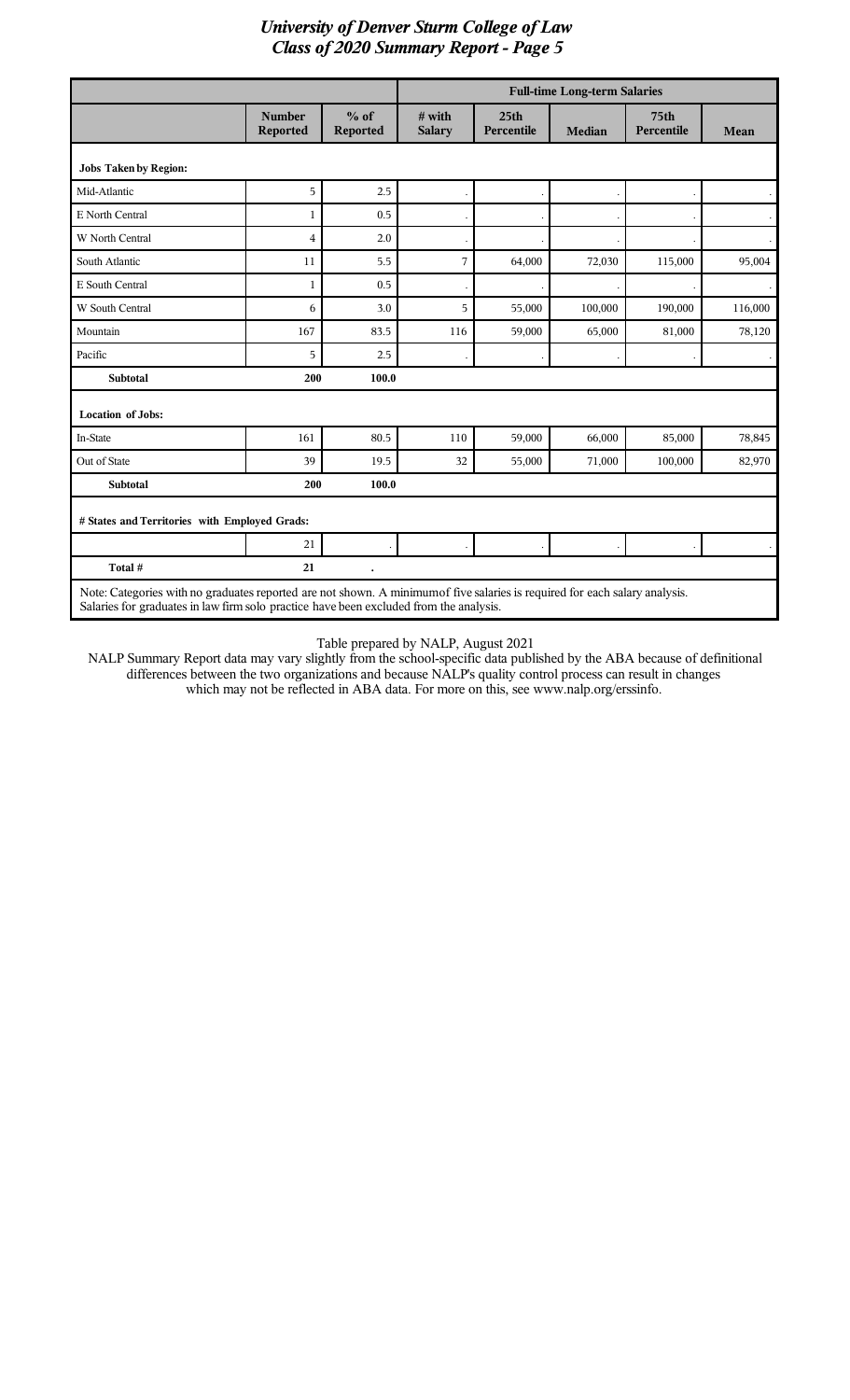|                                                                                                                                                                                                            | <b>Number</b><br><b>Reported</b> | $%$ of<br><b>Reported</b> |  |  |  |
|------------------------------------------------------------------------------------------------------------------------------------------------------------------------------------------------------------|----------------------------------|---------------------------|--|--|--|
| Source of Job:                                                                                                                                                                                             |                                  |                           |  |  |  |
| OCI                                                                                                                                                                                                        | 6                                | 3.6                       |  |  |  |
| Internship/externship experience                                                                                                                                                                           | 3                                | 1.8                       |  |  |  |
| Job fair/consortia                                                                                                                                                                                         | 1                                | 0.6                       |  |  |  |
| Job posting in CSO                                                                                                                                                                                         | 38                               | 22.5                      |  |  |  |
| Job posted online or in print                                                                                                                                                                              | 9                                | 5.3                       |  |  |  |
| Clerkship application process or<br><b>OSCAR</b>                                                                                                                                                           | 1                                | 0.6                       |  |  |  |
| Returned to or continued with<br>pre-law school employer                                                                                                                                                   | 6                                | 3.6                       |  |  |  |
| Referral                                                                                                                                                                                                   | 43                               | 25.4                      |  |  |  |
| Started own practice or business                                                                                                                                                                           | 7                                | 4.1                       |  |  |  |
| Self-initiated contact/networking                                                                                                                                                                          | 33                               | 19.5                      |  |  |  |
| Temp agency                                                                                                                                                                                                | 3                                | 1.8                       |  |  |  |
| Other                                                                                                                                                                                                      | 19                               | 11.2                      |  |  |  |
| Subtotal                                                                                                                                                                                                   | 169                              | 100.0                     |  |  |  |
| Timing of Job Offer:                                                                                                                                                                                       |                                  |                           |  |  |  |
| Before graduation                                                                                                                                                                                          | 94                               | 49.0                      |  |  |  |
| After graduation                                                                                                                                                                                           | 98                               | 51.0                      |  |  |  |
| <b>Subtotal</b>                                                                                                                                                                                            | 192                              | 100.0                     |  |  |  |
| <b>Search Status of Employed Grads:</b>                                                                                                                                                                    |                                  |                           |  |  |  |
| Seeking a different job                                                                                                                                                                                    | 29                               | 14.8                      |  |  |  |
| Not seeking a different job                                                                                                                                                                                | 167                              | 85.2                      |  |  |  |
| <b>Subtotal</b>                                                                                                                                                                                            | 196                              | 100.0                     |  |  |  |
| Note: Figures are based on jobs for which the item was<br>reported, and thus may not add to the total number of jobs.<br>Timing of job offer figures exclude any graduates starting their<br>own practice. |                                  |                           |  |  |  |

Table prepared by NALP, August 2021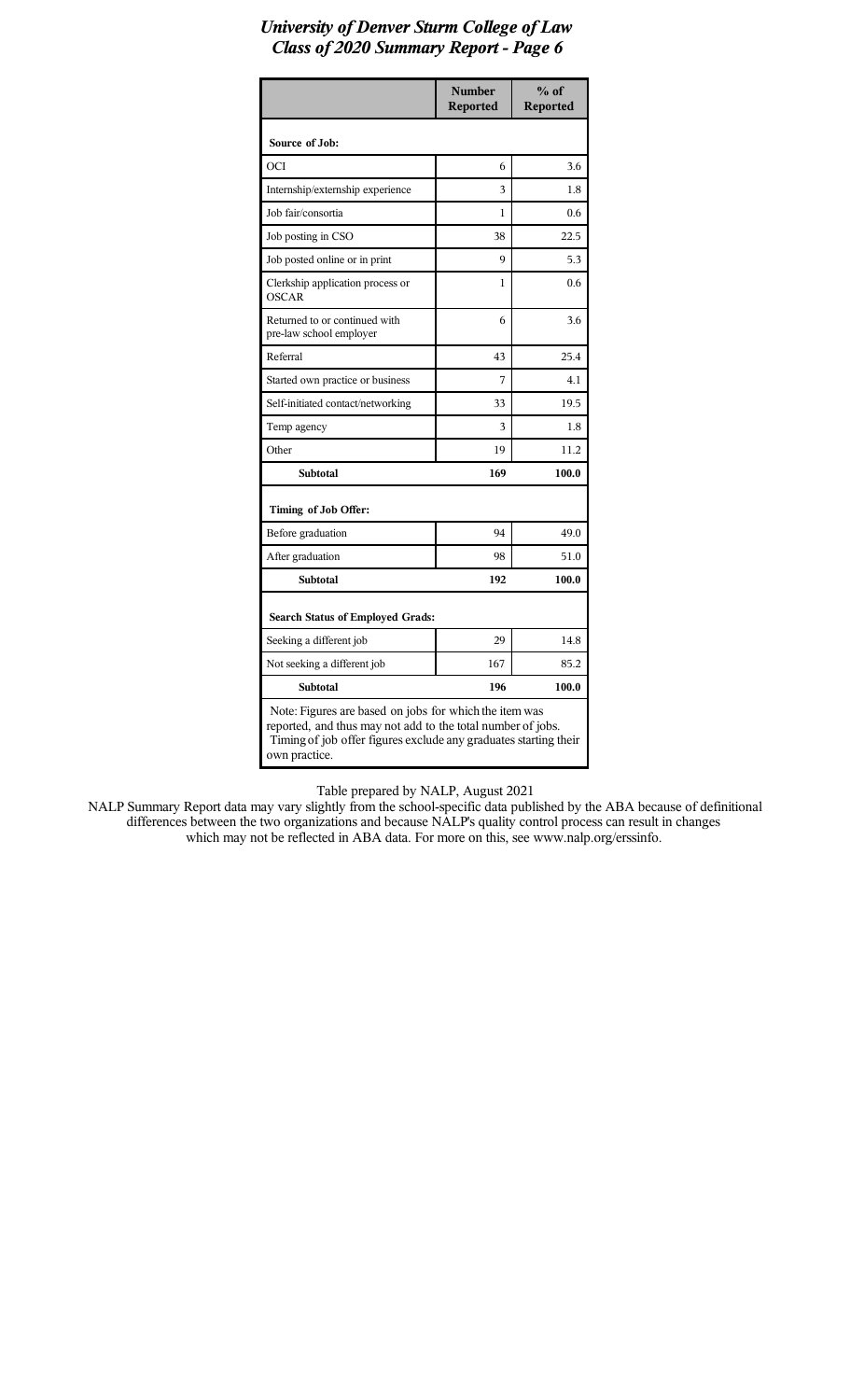|                                                                                                                                                                                                                             | <b>Number of Jobs Reported</b><br>as: |                                            |  |  |  |
|-----------------------------------------------------------------------------------------------------------------------------------------------------------------------------------------------------------------------------|---------------------------------------|--------------------------------------------|--|--|--|
|                                                                                                                                                                                                                             | Long-term<br>$(1+ \text{years})$      | <b>Short-term</b><br>(Less than<br>1 year) |  |  |  |
| Duration of Jobs by Employer Type:                                                                                                                                                                                          |                                       |                                            |  |  |  |
| Education                                                                                                                                                                                                                   | 1                                     | 1                                          |  |  |  |
| <b>Business</b>                                                                                                                                                                                                             | 24                                    | 3                                          |  |  |  |
| <b>Judicial Clerk</b>                                                                                                                                                                                                       | 21                                    |                                            |  |  |  |
| Private Practice                                                                                                                                                                                                            | 94                                    |                                            |  |  |  |
| Government                                                                                                                                                                                                                  | 26                                    | 6                                          |  |  |  |
| <b>Public Interest</b>                                                                                                                                                                                                      | 24                                    |                                            |  |  |  |
| <b>Total Reported</b>                                                                                                                                                                                                       | 190                                   | 10                                         |  |  |  |
| Total Number of Jobs Reported as Funded by Law School:                                                                                                                                                                      |                                       |                                            |  |  |  |
|                                                                                                                                                                                                                             | 6                                     |                                            |  |  |  |
| <b>Total Reported</b>                                                                                                                                                                                                       | 6                                     |                                            |  |  |  |
| Note: Figures for job duration are based on jobs for which the item<br>was reported, and thus may not add to the total number of jobs.<br>The count of jobs funded by the law school is a total, regardless of<br>duration. |                                       |                                            |  |  |  |

Table prepared by NALP, August 2021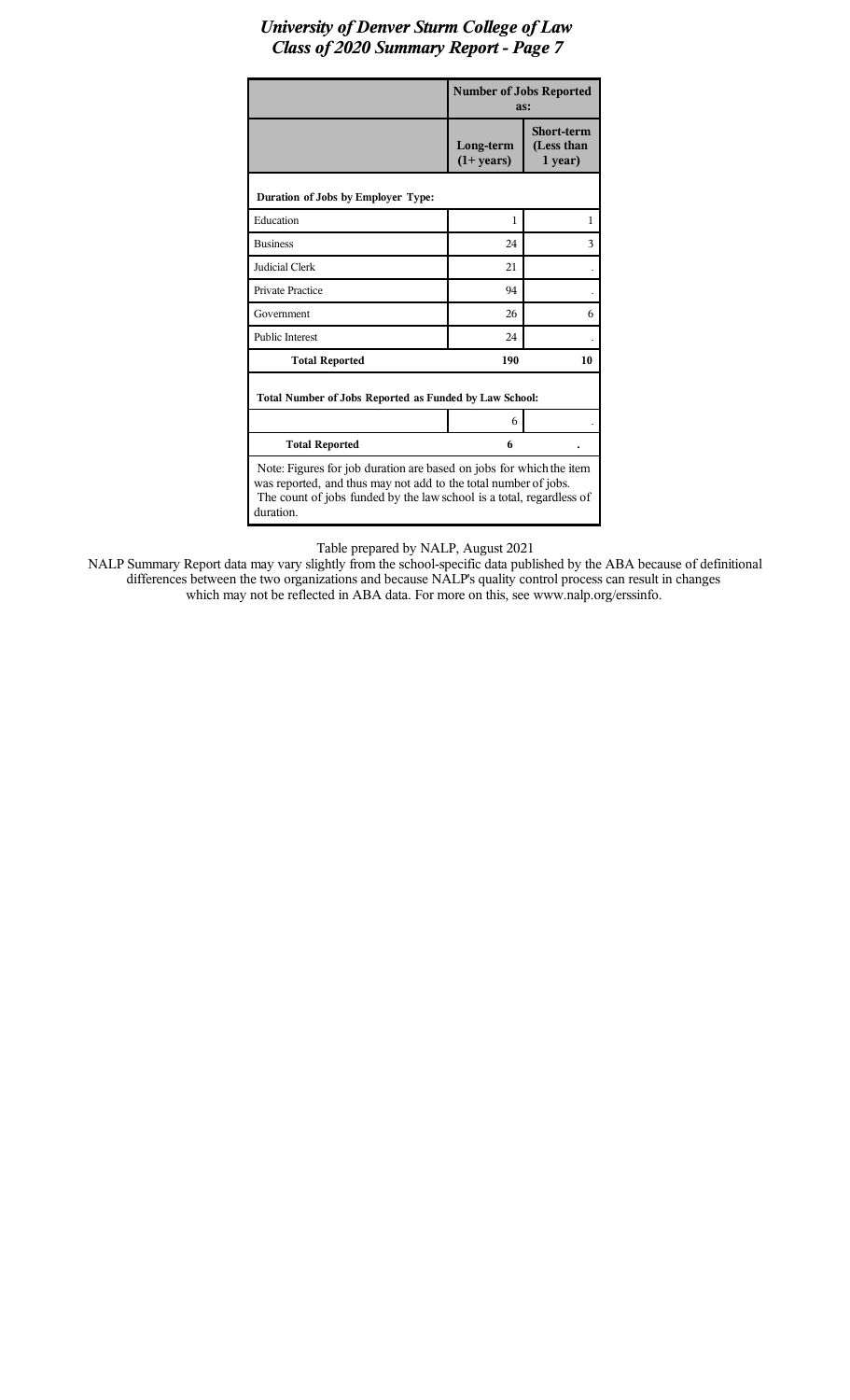# *Class of 2020 - University of Denver Sturm College of Law Table 12 Source of Job by Employer Type*

|                                                          | <b>Education</b>                 |                                        | <b>Business</b>                  |                                        | Judicial clerkship               |                                        | Law firms of 50 or<br>fewer      |                                        |
|----------------------------------------------------------|----------------------------------|----------------------------------------|----------------------------------|----------------------------------------|----------------------------------|----------------------------------------|----------------------------------|----------------------------------------|
| Source of Job by Employer<br><b>Type</b>                 | <b>Number</b><br><b>Reported</b> | $\frac{0}{0}$<br>of<br><b>Reported</b> | <b>Number</b><br><b>Reported</b> | $\frac{0}{0}$<br>of<br><b>Reported</b> | <b>Number</b><br><b>Reported</b> | $\frac{0}{0}$<br>of<br><b>Reported</b> | <b>Number</b><br><b>Reported</b> | $\frac{0}{0}$<br>of<br><b>Reported</b> |
| Internship/Externship                                    | $\Omega$                         | $\Omega$                               | $\Omega$                         | $\Omega$                               | 1                                | 5.9                                    |                                  | 1.5                                    |
| Job posting in CSO                                       | $\Omega$                         | $\mathbf{O}$                           | $\overline{2}$                   | 9.1                                    | 3                                | 17.6                                   | 20                               | 29.4                                   |
| <b>OCI</b>                                               | $\mathbf{0}$                     | $\mathbf{O}$                           | $\mathbf{0}$                     | $\overline{0}$                         | $\overline{0}$                   | $\overline{0}$                         | $\Omega$                         | $\overline{0}$                         |
| <b>Clerkship application process</b><br>or OSCAR         | 0                                | 0                                      | $\mathbf 0$                      | $\overline{0}$                         | 1                                | 5.9                                    | 0                                | $\overline{0}$                         |
| Returned to or continued with<br>pre-law school employer | $\mathbf{O}$                     | $\mathbf{0}$                           | 3                                | 13.6                                   | 1                                | 5.9                                    |                                  | 1.5                                    |
| <b>Referral</b>                                          | $\Omega$                         | $\mathbf{O}$                           | 8                                | 36.4                                   | 3                                | 17.6                                   | 16                               | 23.5                                   |
| Self-initiated<br>contact/networking                     | $\mathbf{0}$                     | $\mathbf{0}$                           | $\overline{2}$                   | 9.1                                    | 5                                | 29.4                                   | 15                               | 22.1                                   |
| <b>Temp agency</b>                                       | $\Omega$                         | $\Omega$                               | 3                                | 13.6                                   | $\Omega$                         | $\Omega$                               | $\Omega$                         | $\overline{0}$                         |
| All other                                                |                                  | 100.0                                  | 4                                | 18.2                                   | 3                                | 17.6                                   | 15                               | 22.1                                   |
| <b>TOTAL</b>                                             |                                  | 100.0                                  | 22                               | 100.0                                  | 17                               | 100.0                                  | 68                               | 100.0                                  |

|                                                          | Law firms of 51 or<br>more       |                                        | Government                       |                                        | <b>Public interest</b>           |                                        | All Employer Types*              |                                        |
|----------------------------------------------------------|----------------------------------|----------------------------------------|----------------------------------|----------------------------------------|----------------------------------|----------------------------------------|----------------------------------|----------------------------------------|
| Source of Job by Employer<br><b>Type</b>                 | <b>Number</b><br><b>Reported</b> | $\frac{0}{0}$<br>of<br><b>Reported</b> | <b>Number</b><br><b>Reported</b> | $\frac{0}{0}$<br>of<br><b>Reported</b> | <b>Number</b><br><b>Reported</b> | $\frac{0}{0}$<br>of<br><b>Reported</b> | <b>Number</b><br><b>Reported</b> | $\frac{0}{0}$<br>of<br><b>Reported</b> |
| Internship/Externship                                    | $\Omega$                         | $\Omega$                               | 0                                | $\mathbf{O}$                           |                                  | 4.8                                    | 3                                | 1.8                                    |
| Job posting in CSO                                       |                                  | 7.1                                    | 7                                | 28.0                                   | 5                                | 23.8                                   | 38                               | 22.6                                   |
| <b>OCI</b>                                               | 6                                | 42.9                                   | 0                                | $\mathbf{O}$                           | $\Omega$                         | $\mathbf{O}$                           | 6                                | 3.6                                    |
| <b>Clerkship application process</b><br>or OSCAR         | $\overline{0}$                   | $\mathbf{O}$                           | $\overline{0}$                   | $\overline{0}$                         | $\overline{0}$                   | $\overline{O}$                         |                                  | 0.6                                    |
| Returned to or continued with<br>pre-law school employer | $\overline{0}$                   | $\mathbf{O}$                           | 0                                | 0                                      | 1                                | 4.8                                    | 6                                | 3.6                                    |
| Referral                                                 | 4                                | 28.6                                   | 7                                | 28.0                                   | 4                                | 19.0                                   | 42                               | 25.0                                   |
| Self-initiated<br>contact/networking                     |                                  | 7.1                                    | 4                                | 16.0                                   | 6                                | 28.6                                   | 33                               | 19.6                                   |
| Temp agency                                              | $\Omega$                         | $\Omega$                               | $\Omega$                         | $\mathbf{O}$                           | $\Omega$                         | $\Omega$                               | 3                                | 1.8                                    |
| All other                                                | 2                                | 14.3                                   | 7                                | 28.0                                   | 4                                | 19.0                                   | 36                               | 21.4                                   |
| <b>TOTAL</b>                                             | 14                               | 100.0                                  | 25                               | 100.0                                  | 21                               | 100.0                                  | 168                              | 100.0                                  |

*"Other" also includes job fairs, non-CSO job sites and postings, and the self-employed. \* Excludes jobs for which a source, employer type, or firm size was not reported.*

*Table prepared by NALP, August 2021*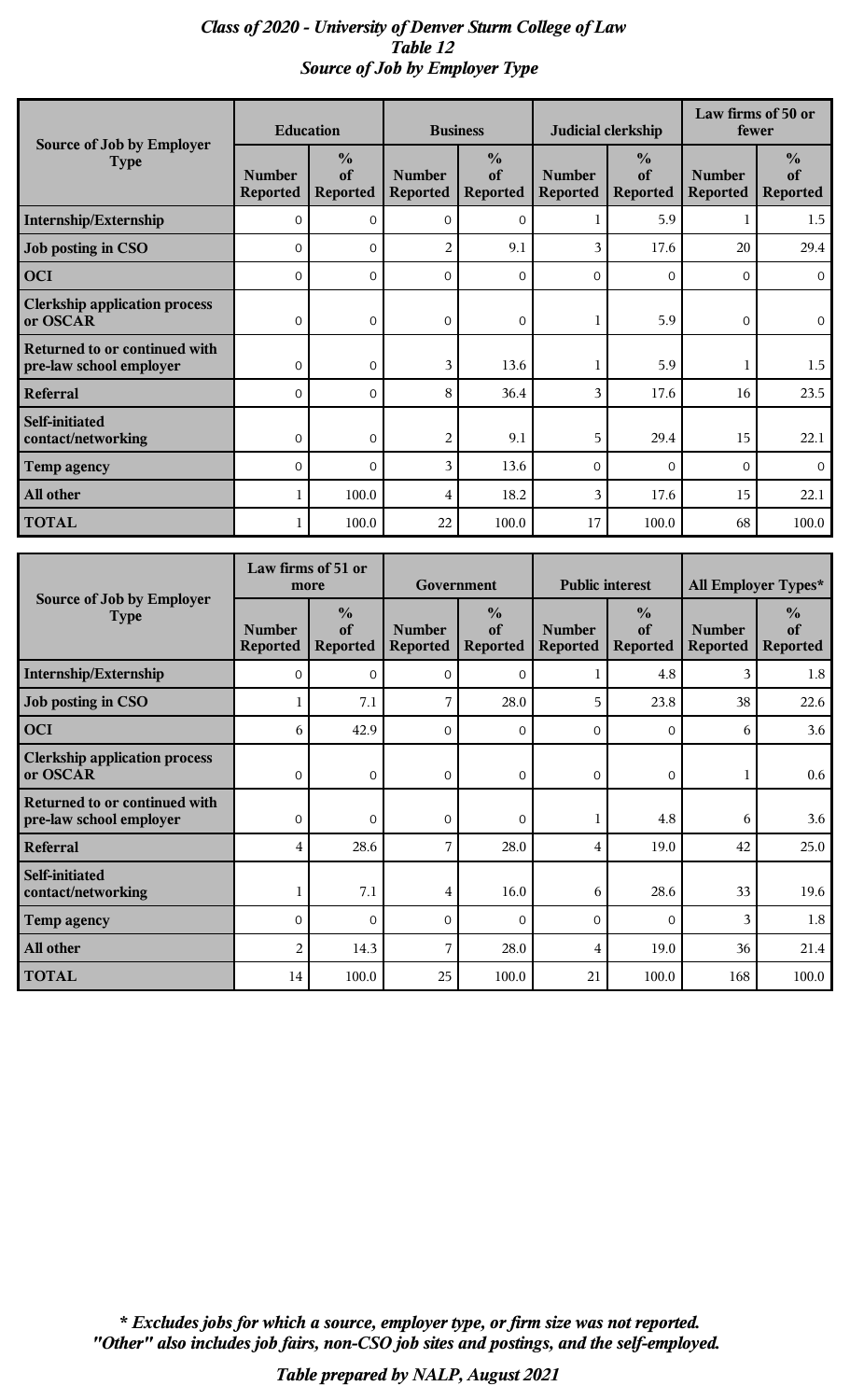| <b>Region</b>    | <b>State</b>   | #<br>of<br><b>Jobs</b> | $\frac{0}{0}$<br>of<br><b>Jobs</b> |
|------------------|----------------|------------------------|------------------------------------|
| Mid Atlantic     | New Jersey     | 1                      | 0.5                                |
|                  | New York       | 4                      | 2.0                                |
|                  |                | 5                      | 2.5                                |
| E. North Central | Illinois       | 1                      | 0.5                                |
|                  |                | 1                      | 0.5                                |
| W. North Central | Kansas         | 1                      | 0.5                                |
|                  | Minnesota      | 2                      | 1.0                                |
|                  | Missouri       | 1                      | 0.5                                |
|                  |                | 4                      | 2.0                                |
| South Atlantic   | Washington, DC | 4                      | 2.0                                |
|                  | Florida        | 4                      | 2.0                                |
|                  | North Carolina | 1                      | 0.5                                |
|                  | Virginia       | 2                      | 1.0                                |
|                  |                | 11                     | 5.5                                |
| E. South Central | Alabama        | 1                      | 0.5                                |
|                  |                | 1                      | 0.5                                |
| W. South Central | Oklahoma       | 1                      | 0.5                                |
|                  | Texas          | 5                      | 2.5                                |
|                  |                | 6                      | 3.0                                |
| Mountain         | Arizona        | 1                      | 0.5                                |
|                  | Colorado       | 161                    | 80.5                               |
|                  | Idaho          | 1                      | 0.5                                |
|                  | Nevada         | 1                      | 0.5                                |
|                  | New Mexico     | 1                      | 0.5                                |
|                  | Utah           | 2                      | 1.0                                |
|                  |                | 167                    | 83.5                               |
| Pacific          | California     | 3                      | 1.5                                |
|                  | Washington     | 2                      | 1.0                                |
|                  |                | 5                      | 2.5                                |
| <b>TOTAL</b>     |                | 200                    | 100.0                              |

# *Class of 2020 - University of Denver Sturm College of Law Table 13 Number of Jobs Reported Taken by State*

*Excludes employed graduates for whom job location was not reported.*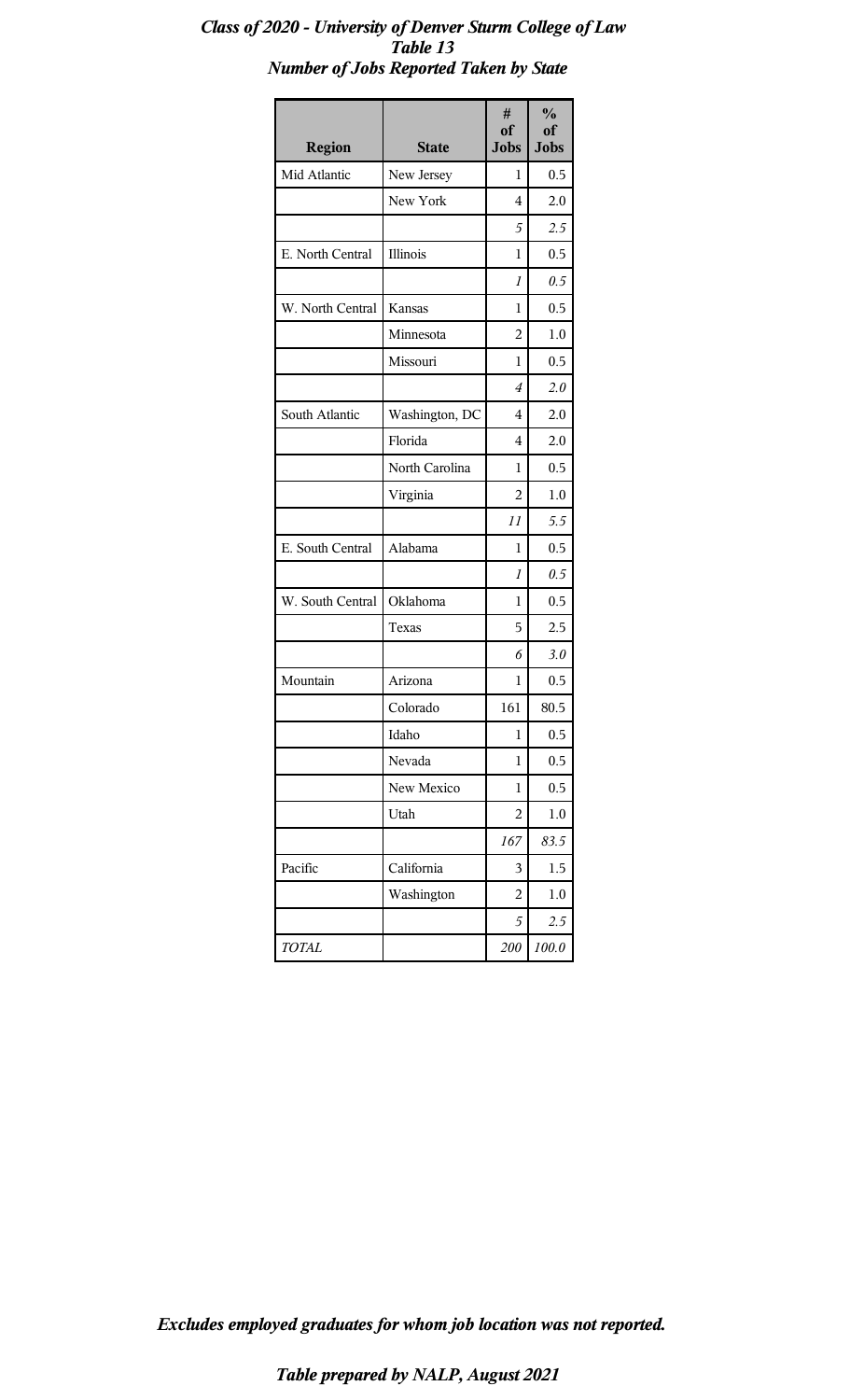#### *Class of 2020 - University of Denver Sturm College of Law Table 14 Location of In-state Jobs*

| <b>In-state location</b> | #<br>of<br><b>Jobs</b> | $\frac{0}{0}$<br>of<br>Jobs |
|--------------------------|------------------------|-----------------------------|
| Aurora                   | 5                      | 3.1                         |
| Boulder                  | 4                      | 2.5                         |
| Colorado Springs         | 1                      | 0.6                         |
| Denver                   | 101                    | 62.7                        |
| Englewood                | 3                      | 1.9                         |
| <b>Fort Collins</b>      | 1                      | 0.6                         |
| <b>Grand Junction</b>    | 3                      | 1.9                         |
| Greeley                  | 2                      | 1.2                         |
| Littleton                | 2                      | 1.2                         |
| Longmont                 | 1                      | 0.6                         |
| Other/unknown Colorado   | 38                     | 23.6                        |
|                          | 161                    | 100.0                       |

*Excludes employed graduates for whom job location was not reported.*